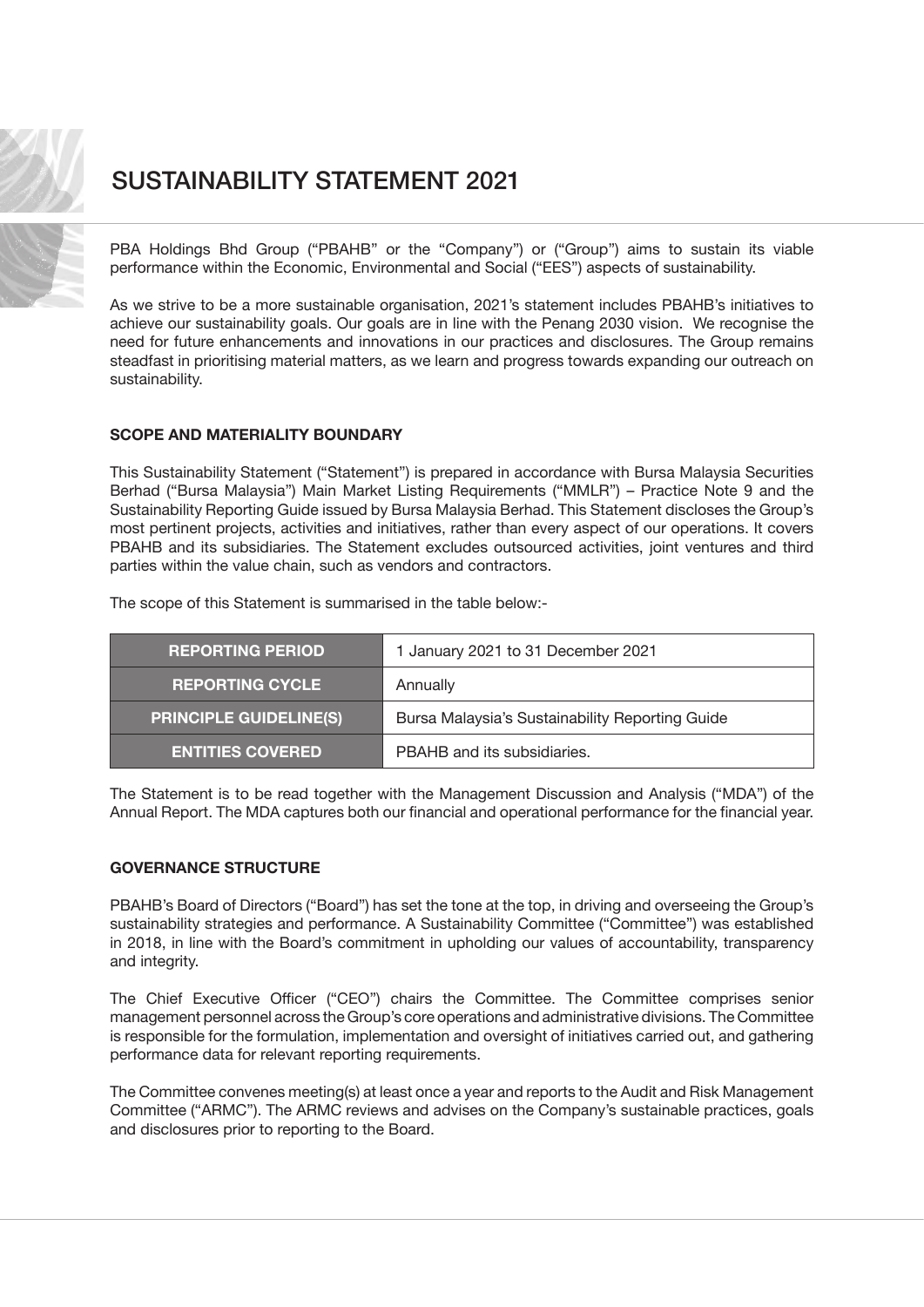## GOVERNANCE STRUCTURE (CONT'D)

The governance structure that provides direction, manages and reports on sustainability matters is illustrated in the following diagram:-



Please refer to the Perbadanan Bekalan Air Pulau Pinang Sdn. Bhd. ("PBAPP") Organisation Structure for the full organisation structure.

A cross-functional governance structure provides a holistic and diverse viewpoint. A broad and comprehensive perspective of sustainability can be obtained. Input from internal stakeholders is augmented by views from external stakeholders through various stakeholder engagement initiatives, carried out throughout the year.

With the structure still in its infancy stage, the Committee will be developing and implementing more practices to address sustainability matters that are pivotal to the Group as we move forward. We believe that a good governance structure may align our principles and standards with the key objective of delivering exceptional services.

## STAKEHOLDER ENGAGEMENT

For the purpose of this report, a stakeholder is defined as an individual or a group that has an effect on or is affected by the Group and its activities.

Actively engaging our stakeholders is important to understanding their concerns and expectations, as we strive towards continuous improvement and long-term business sustainability in this dynamic business environment. We conducted a stakeholder mapping exercise and produced a list of prioritised stakeholders, through a structured process with senior management.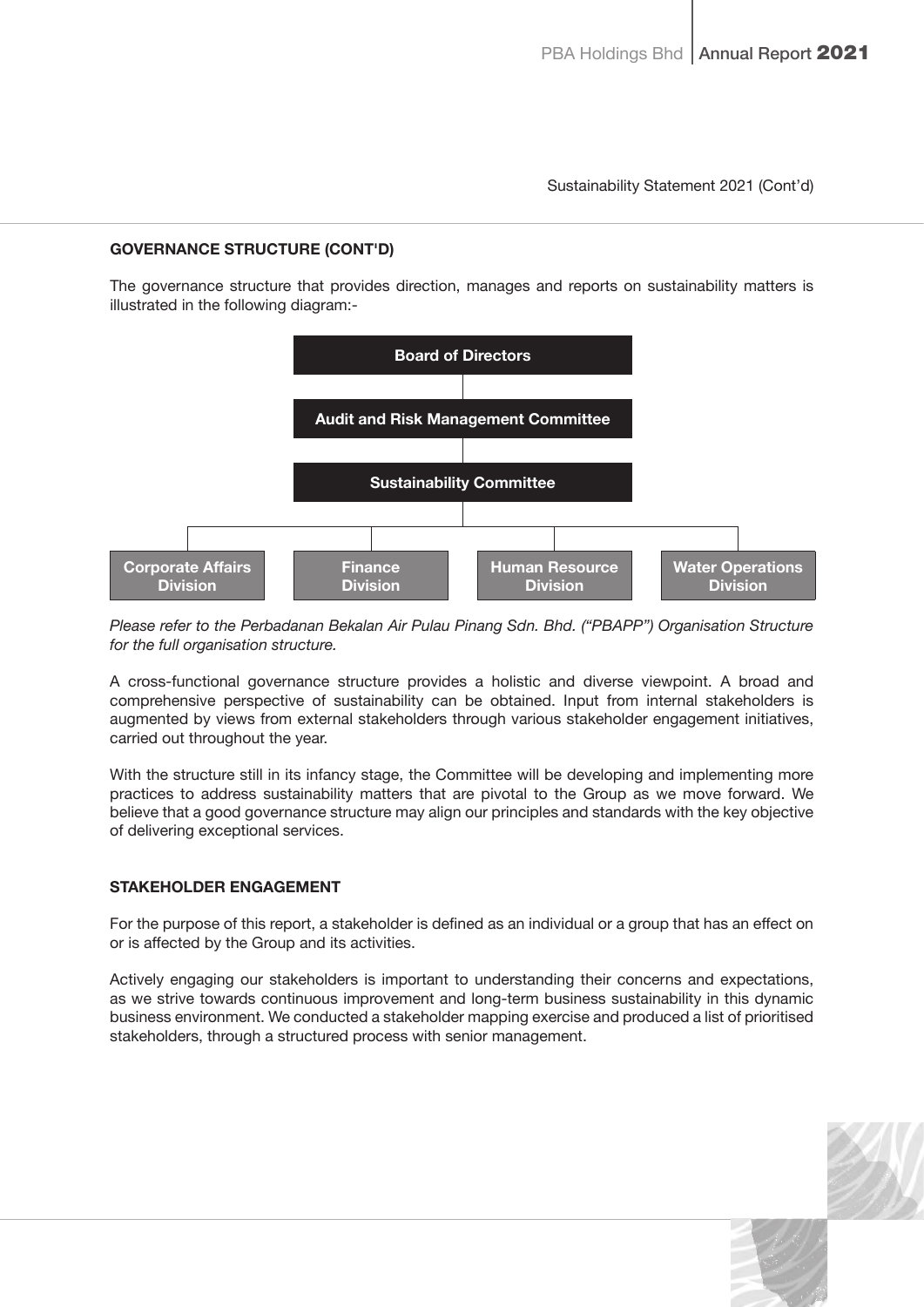

# STAKEHOLDER ENGAGEMENT (CONT'D)

From the mapping exercise, we identified six (6) major internal and external stakeholder groups. We engaged these groups through multiple channels at varying frequencies. The key stakeholders and their respective engagement channels are listed in the following table.

| <b>Stakeholder</b>                      | <b>Means of Engagement</b>                                                                                                                                                                                                                                                                      | <b>Frequency</b>                                                                                                                                  |
|-----------------------------------------|-------------------------------------------------------------------------------------------------------------------------------------------------------------------------------------------------------------------------------------------------------------------------------------------------|---------------------------------------------------------------------------------------------------------------------------------------------------|
| Government /<br><b>Statutory Bodies</b> | Discussions and meetings with authorities<br>$\bullet$<br>Inspections and visits<br>$\bullet$<br>Reports and press releases<br>$\bullet$                                                                                                                                                        | Regular<br>$\bullet$<br>Ad-Hoc<br>Ad-Hoc                                                                                                          |
| Employees                               | Employee satisfaction survey<br>$\bullet$<br>Performance appraisal system<br>$\bullet$<br><b>Engagement activities</b><br>$\bullet$<br>Meetings and discussions<br>$\bullet$                                                                                                                    | Regular<br>$\bullet$<br>Annually<br>$\bullet$<br>Regular<br>$\bullet$<br>Regular<br>$\bullet$                                                     |
| Consumers                               | Customer satisfaction survey<br>$\bullet$<br>Public opinion polls<br>$\bullet$<br>Talks & public awareness programmes<br>$\bullet$<br>Face to face interaction through service counters<br>$\bullet$<br>Social media<br>$\bullet$<br>Press releases<br>$\bullet$<br>Advertisements<br>$\bullet$ | Regular<br>$\bullet$<br>Every two years<br>$\bullet$<br>Regular<br>$\bullet$<br>Regular<br>$\bullet$<br>On-Going<br>Ad-Hoc<br>$\bullet$<br>Ad-Hoc |
| <b>Local Community</b>                  | Environmental & water conservation exhibitions (World<br>$\bullet$<br>Water Day, Penang Green Council etc.)                                                                                                                                                                                     | Regular<br>$\bullet$                                                                                                                              |
| Suppliers /<br>Vendors                  | Vendor registration process<br>$\bullet$<br>Performance evaluations<br>$\bullet$<br>Meetings and discussions<br>$\bullet$                                                                                                                                                                       | Ad-Hoc<br>Annually<br>Regular                                                                                                                     |
| Shareholders                            | Annual general meetings<br>$\bullet$<br>Company announcements<br>$\bullet$<br>Annual reports<br>$\bullet$<br>Financial reporting<br>$\bullet$<br>Corporate website<br>$\bullet$<br>Press releases                                                                                               | Annually<br>$\bullet$<br>Ad-Hoc<br>$\bullet$<br>Annually<br>Quarterly<br>$\bullet$<br>On-Going<br>$\bullet$<br>Ad-Hoc                             |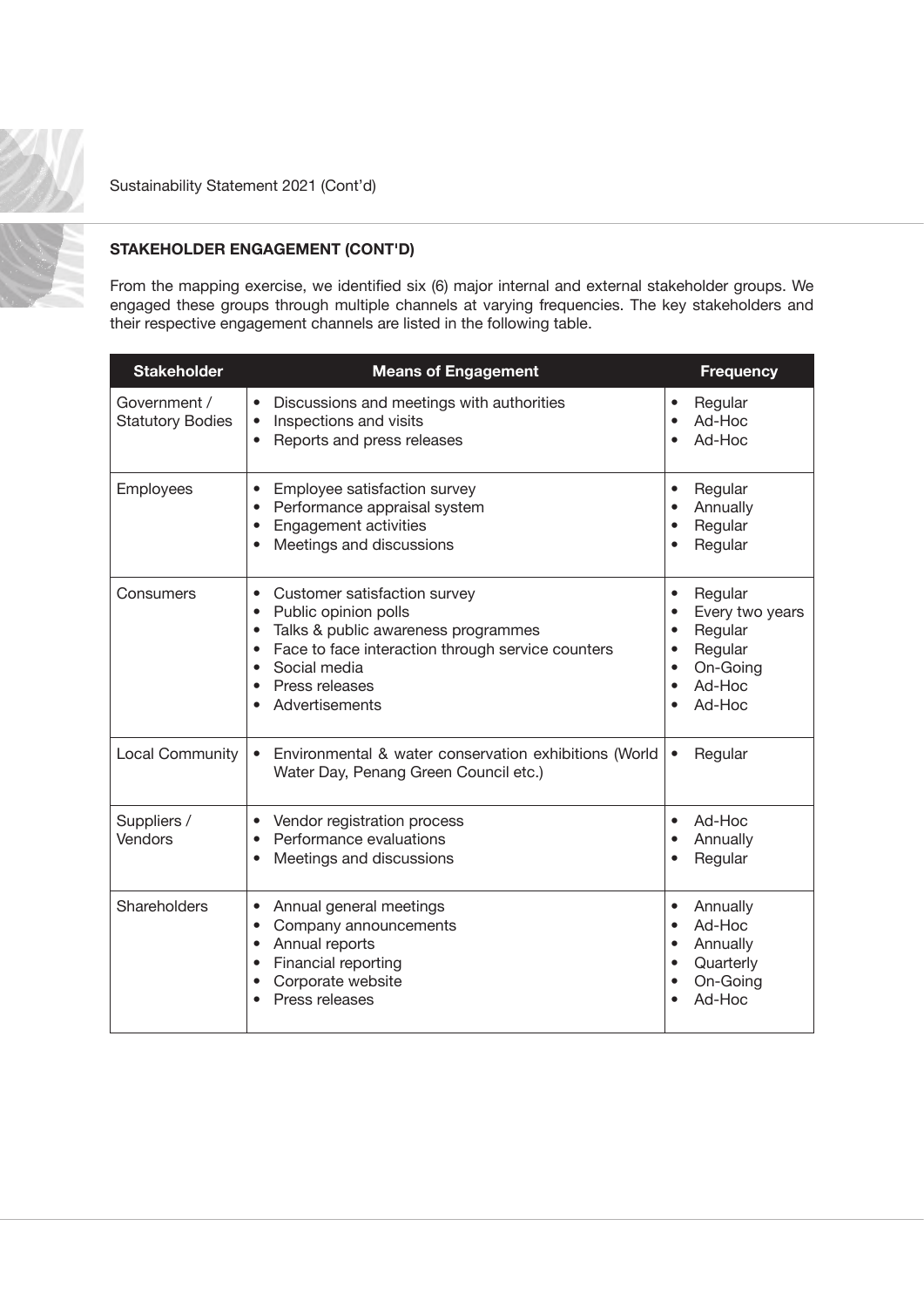## **MATERIALITY**

Determining materiality is crucial for the Group to prioritise the sustainability matters identified. Material issues are defined as issues relevant to our stakeholders that are likely to positively or negatively impact the Group.

The Group conducted a materiality assessment exercise in 2021. The assessment was conducted for top and senior management personnel: The CEO, Chief Operating Officer, Chief Financial Officer, Division Heads and Heads of Departments.

Based on the list of sustainability matters collated from this exercise, seven (7) high priority sustainability matters were identified. The Group's resources are allocated in managing and addressing these matters. The sustainability matters were plotted based on significance to our stakeholders and impact to the Group in the chart below. The sustainability matters are also grouped under Economic, Environmental and Social ("EES") categories.



#### Materiality Matrix

We view every one of the sustainability matters listed with equal importance. There is an interrelation between each matter. Hence, efforts are carried out in the view of managing and addressing each matter equally and comprehensively.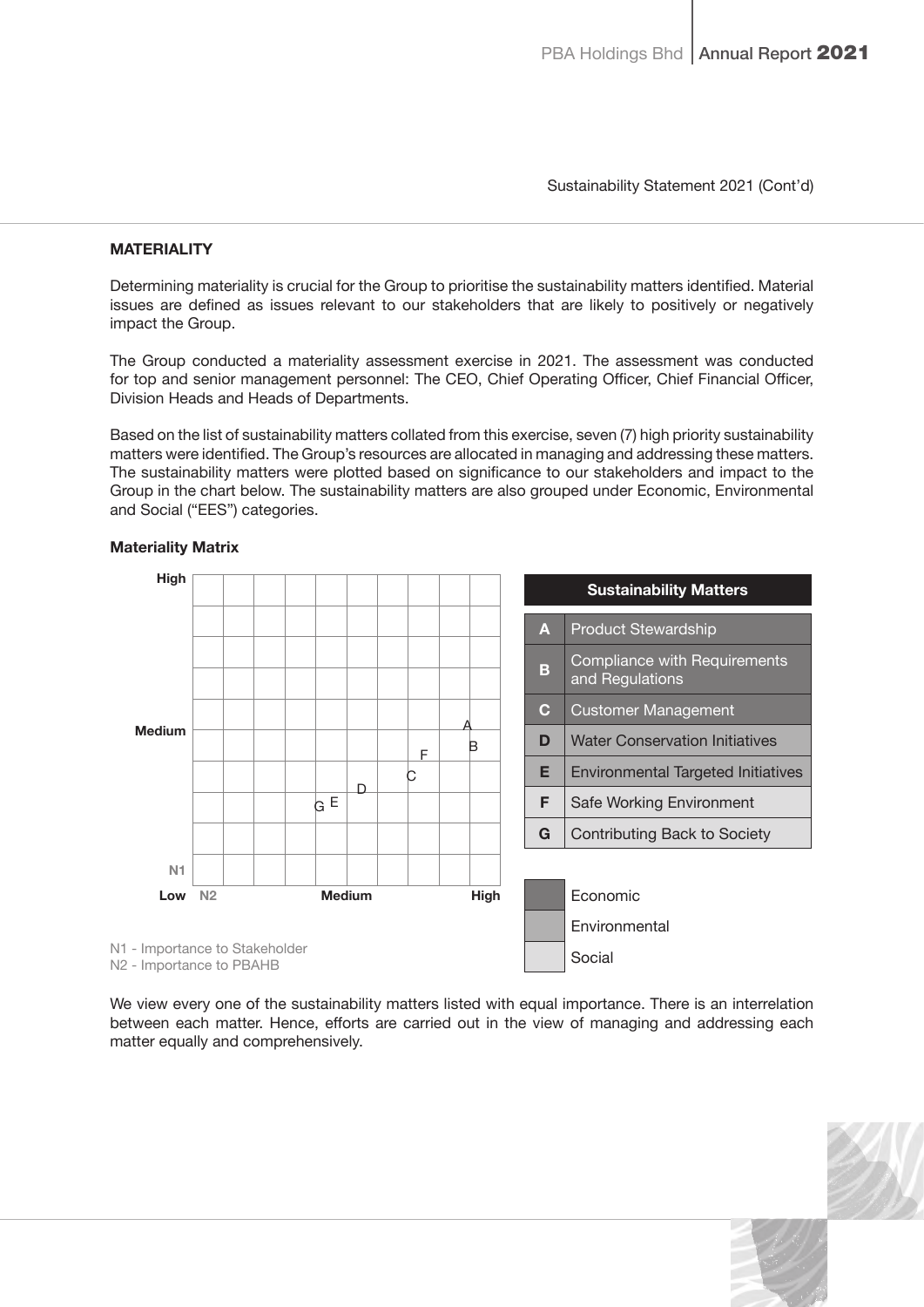

## PURSUANCE TOWARDS ECONOMIC SUSTAINABILITY

#### Compliance with Requirements and Regulations

We understand that meeting regulatory requirements lays the foundation for a healthy company with transparent operations. It is also an indicator of our ability to conform our operations to certain performance parameters. We endeavour to fully comply with all regulations in the performance of our business operations.

Hence, strictly adhering to regulatory requirements is important to us. Management allocates sufficient resources to ensure effective and timely responses to regulatory developments. At the same time, the Group constantly monitors its compliance performance.

We carried out internal reviews and audit programmes to benchmark our performance against regulatory targets and the industry's best practice. These initiatives help us identify areas for improvement and to familiarise our employees with the regulatory requirements.

The following is a list of primary rules and regulations that are related to the Group's business and operations:-

- Penang Water Supply Enactment 1998
- Water Supply Enactment 1998 (Water Catchment Areas) Order 2004
- Water Services Industry Act 2006
- National Water Services Commission Act 2006
- Water Services Industry (Licensing) Regulations 2007
- Water Supply Enactment 1998 (Water Catchment Areas) (Amendment) Order 2009
- Personal Data Protection Act 2010
- Water Services Industry (Water Reticulation & Plumbing) Rules 2014
- Water Services Industry (Water Services Deposits, Fees & Charges) Regulations 2014
- Water Services Industry (Water Supply Services Agreement Between Consumer and Water Distribution Licensee) Rules 2014
- Water Services Industry (Rates for Water Supply Services) (State of Penang) (Amendment) Regulations 2015
- Water Services Industry (Bulk Water Supply Agreement) Rules 2015
- Companies Act 2016
- Uniform Technical Guidelines 2017

During the year, Suruhanjaya Perkhidmatan Air Negara ("SPAN") conducted a regulatory audit at various facilities. They assessed PBAPP's quality performance monitoring for water quality service. We provided full assistance and support to the auditors throughout the audit. No major issues were reported and the Group managed to achieve and maintain positive Key Performance Indicator ("KPI") results throughout the year in assessment.

To further comply with the Malaysian Anti-Corruption Commission Act (2018), an Integrity Officer was appointed in 2021 to drive PBAHB's Integrity function. The Integrity Officer reports to the Integrity Committee which aims to establish a culture of integrity and improve the effectiveness of PBAHB's integrity framework.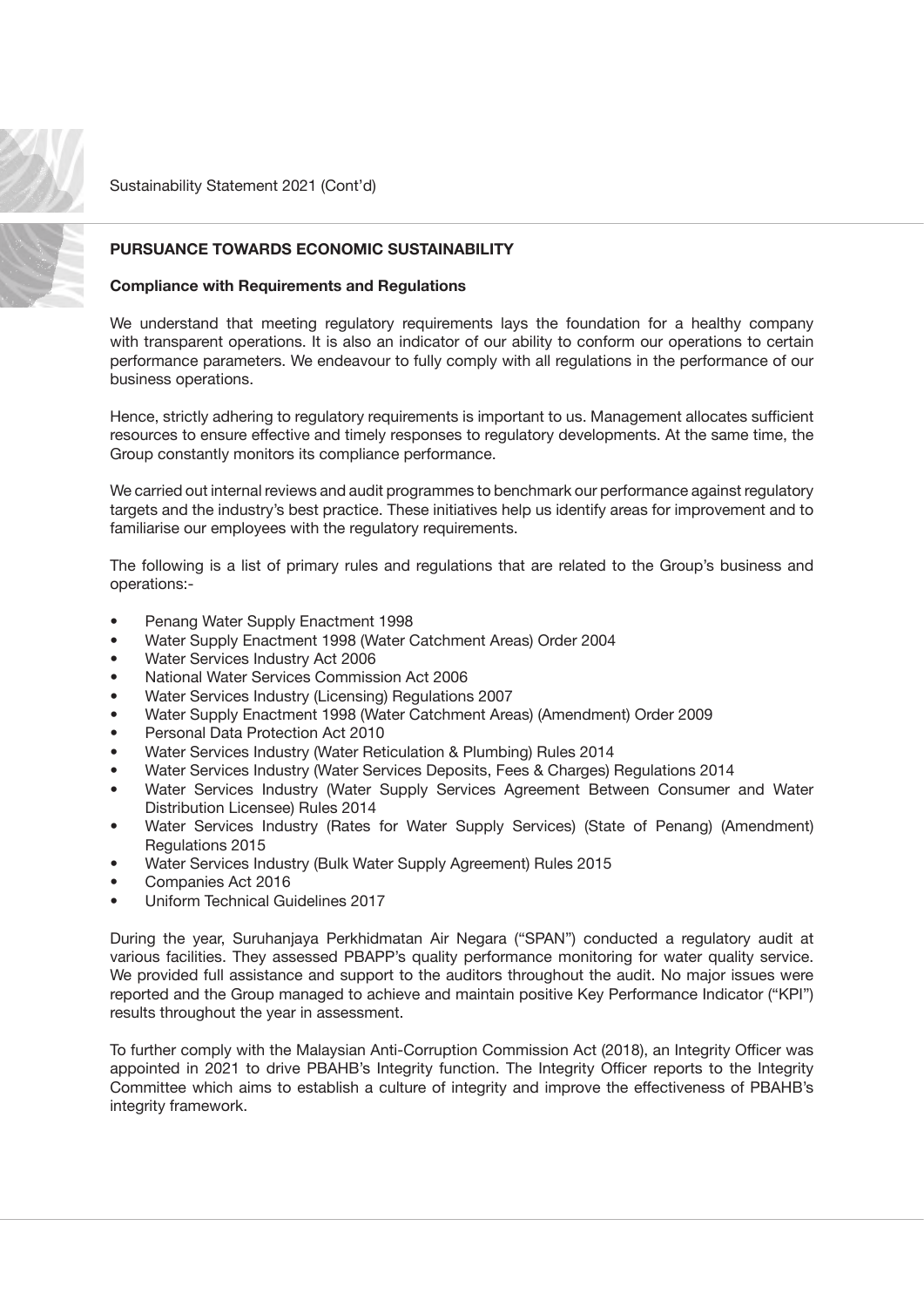## PURSUANCE TOWARDS ECONOMIC SUSTAINABILITY (CONT'D)

### Product Stewardship

One of the Penang 2030 Vision's key themes is to increase liveability to enhance the quality of life. Many of the key initiatives of the Penang 2030 Vision require treated water. PBAPP plays a critical role in helping the state realise its vision for Penangites. This is consistent with our own vision of meeting all water supply needs. We are determined to constantly deliver the highest possible quality of treated water. This presents a set of challenges; overreliance on one major raw water source, increasing water demand, climate change and ensuring treated water is of good quality. This motivates us to explore new approaches to maintain and improve Penang's treated water quality and supply.

We carried out various initiatives and invest in infrastructure and people to ensure excellent product stewardship. Our central laboratory is an example of PBAPP's investment. The laboratory audit for all water treatment plants covered 19 testing parameters and has improved the monitoring of treated water quality. The central laboratory, without the assistance of external consultants, successfully transitioned from MS ISO/IEC 17025:2005 to MS ISO IEC 17025:2017. An additional 11 testing parameters were accredited in 2021. The Central Laboratory is now accredited for a total of 32 parameters. With that, the laboratory is deemed technically competent for the analysis of water. There are plans to extend to another seven testing parameters in 2022 which covers effluent discharges.

Our efforts to improve and maintain our practices at the highest competency have resulted in our treated water consistently exceeded the Quality Assurance parameters. These parameters were set by the Ministry of Health and tested recently by the Health Department of Penang. In addition to that we have complied with the ISO 9001:2015 Quality Management System Certification (which was obtained in 2003) requirements. This encouraged us to deliver exceptional quality of product and services. We are pleased to report that PBAPP's treated water exceeded the Quality Assurance Program parameters in 2021.

Our treated water was delivered by 4,696km of pipelines measuring 100mm and above in diameter in 2021. This is an extension of 56km as compared to 4,640km in 2020. Henceforth, we were able to sustain 100% urban water supply coverage and 99.8% rural water supply coverage.

In 2020, the effective capacities of Teluk Bahang Dam and Air Itam Dam were very low. The measures taken in 2020 helped to refill these dams to healthier levels in 2021. The diversion of excess raw water from Sungai Pinang and Batu Feringghi catchment areas helped refill Teluk Bahang Dam. Below is a comparison of the dam levels:

|                  | <b>Effective Capacity (%)</b> |             |  |
|------------------|-------------------------------|-------------|--|
| Dam              | 5 Sep 2020                    | 17 Dec 2021 |  |
| Air Itam Dam     | 33.3%                         | 88.7%       |  |
| Teluk Bahang Dam | 16.0%                         | 87.6%       |  |
| Mengkuang Dam    | 88.0%                         | 93.9%       |  |

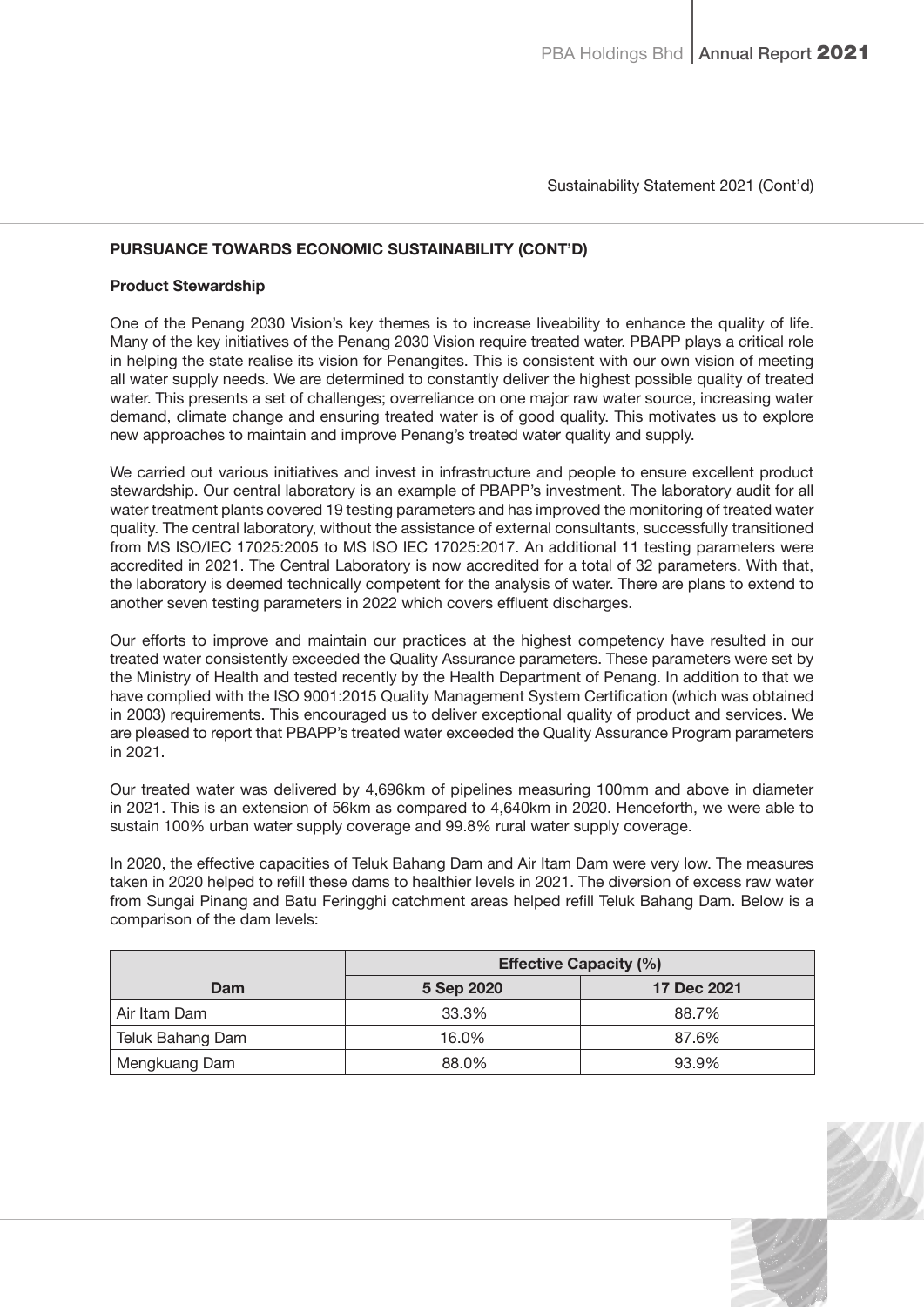

## PURSUANCE TOWARDS ECONOMIC SUSTAINABILITY (CONT'D)

### Product Stewardship (Cont'd)

Meeting the increasing water demand in Seberang Perai Selatan is important as significant socioeconomic development is occurring there. Hence, the Company is in the midst of implementing water supply initiatives under the Raw Water Contingency Plan 2030. These proposed projects are:

- Phase 2 Sungai Dua Water Treatment Plant ("WTP") sedimentation tanks upgrade;
- Package 12A, Sungai Dua WTP: Additional new water treatment module;
- Phase 1 Mengkuang Dam WTP;
- Phase 1 Sungai Muda WTP; and
- Sungai Perai Water Supply Scheme.

Our proactive responses ensured Penang will have sufficient treated water in the fight against COVID-19 in 2022. Our initiatives will continue, to ensure more treated water is delivered across Penang for our consumers to benefit from our operations.

#### Customer Management

In building and maintaining close relationships with our customers, we have various means to provide consumers with transparent and accessible platforms to engage with us on their needs, concerns or requests. The following is a summary of our communication platforms:-

- A 24-Hour Call Centre which provides consumers with an avenue to highlight issues and obtain assistance at any time.
- 9 Customer Care Centres that comprise teams of well-trained personnel who are strategically located throughout Penang.
- A dedicated Customer Engagement Team, who engages, communicates and facilitates customer engagement programs that will strengthen relationships with key stakeholders of PBAPP's existing Top 100 customers.
- The myPBA mobile application for consumers to make payments and obtain information related to water supply.
- The myPBA Portal where upon registration, customers can view, download, print and pay their water bills while also monitoring their water consumption.
- Social media where customers can engage with PBAPP via our Facebook Page (PBAPP Penang) to lodge reports or make enquiries.
- Complaints and queries can also be made via the corporate email at [customer@pba.com.my](mailto:customer@pba.com.my)

PBAPP continued its efforts to ensure that effective communication to its customers remain as its top priority. Launched in 2017, the myPBA application was downloaded 326,520 times as at December 2021. This is an increase of 110,421 downloads from 2020. The increase can be attributed to consumers encouraged to pay their bills online during the COVID-19 pandemic.

We also took advantage of the developments in technology to improve customer experience, by enhancing the myPBA Portal, where customers can view, download, print and pay their water bills while also monitoring their water consumption.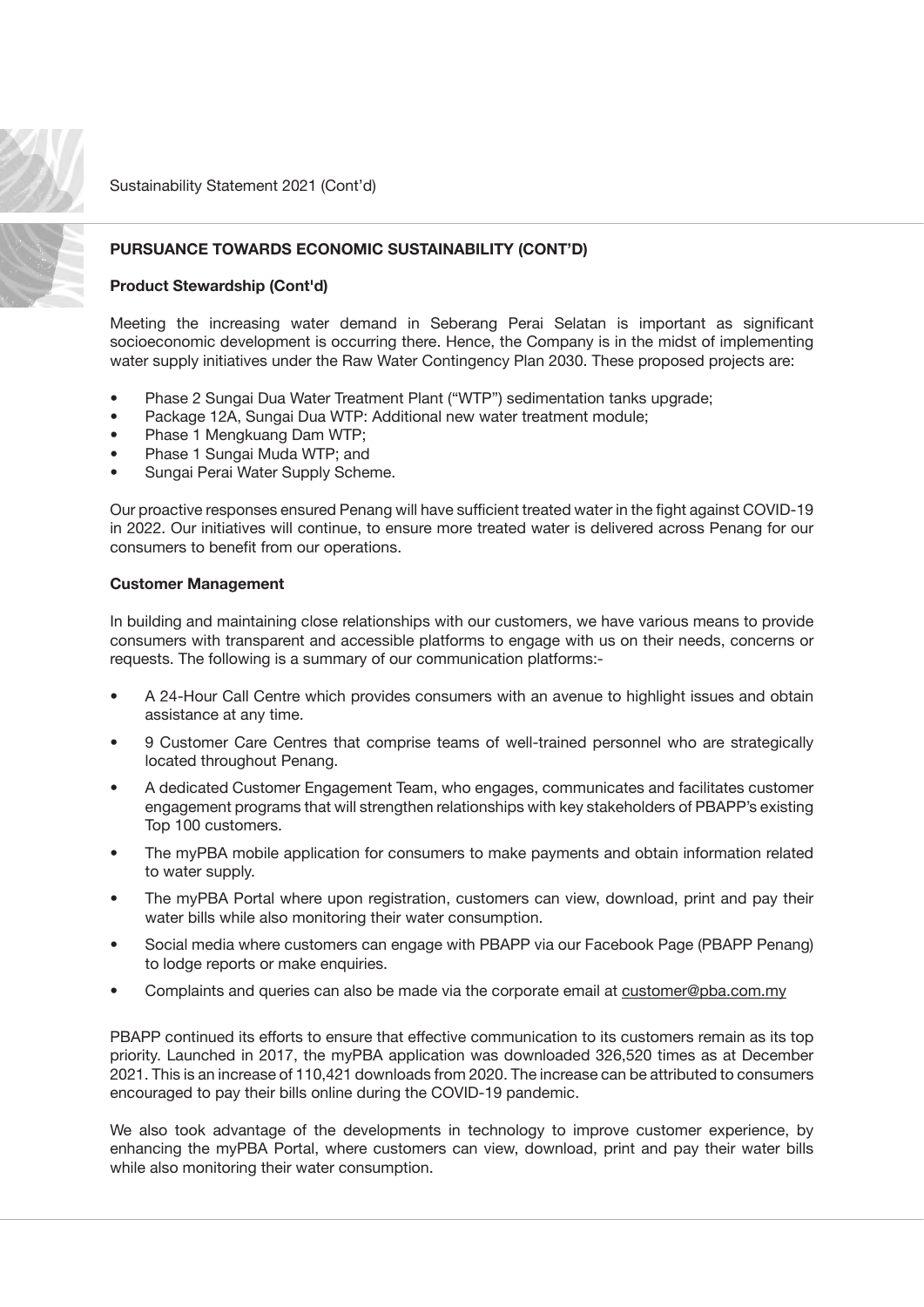## PURSUANCE TOWARDS ECONOMIC SUSTAINABILITY (CONT'D)

#### Customer Management (Cont'd)

PBAPP will continue to explore new opportunities in humanising Customer Experiences in the digital age via various social media and other platforms. Furthermore, consumers can pay their water bills online, through "JomPAY", without any transaction costs. This provides consumers a convenient way to pay their bills.

The Customer Services Department regularly measures and reports its customer care performance, based on SPAN's KPIs. This serves as a means to assess and improve our customer care practices. Since regulated assessments began in 2012, the Group's measured performance has positively exceeded each of the stipulated targets every year.

The Group continues to explore avenues to improve its customer service experience. Hence, the Group is in the process of acquiring a new premises for its Bukit Mertajam service centre. PBAPP was previously renting a premises for in Bukit Mertajam. Owning our own premises is an economically viable way to service our consumers. Furthermore, the premises chosen is in a strategic location where transportation links converge for customers' convenience.

### BALANCING A SUSTAINABLE ENVIRONMENT

#### Water Conservation Initiatives

As Penang's only water supply company, we are responsible to ensure our consumers use water wisely. Water is required for sustaining and developing Penang's socioeconomic environment. The surrounding socioeconomic activities impact the sustainability of our water resources.

The Group strives to promote a culture of using water wisely and various measures are being undertaken. We have incorporated the mandatory installation of water saving devices ("WSDs") in our water demand management programme. WSDs are installed in 19 of our buildings. This can help achieve our target of saving up to 30% in water consumption. We also encouraged the installation of WSDs at our executives' homes. We then monitor their consumption to identify the savings in consumption. Based on the average water usage for year 2021 (January 2021 – September 2021) at sixteen (16) PBAPP premises, approximately 35% water saving is achieved compared to baseline data (without WSD).

PBAPP installed WSDs at 23 mosques around Penang. WSD installation for mosques was put on hold from January 2021 till end of November 2021 as the mosque management did not consent to the installation due to the COVID-19 pandemic. Installation works resumed at the end of November 2021.

PBAPP's Aqua Save certification programme promotes water conservation, by recognising organisations that practice wise water usage. In 2021, twenty-seven companies had submitted their applications for the Aqua Save Certification. 14 applications of those were successful. Unfortunately, 13 other applications did not meet the requirements for certification.

The Company's water demand management aims to conserve water. It includes raising the value of water. PBAPP introduced the Water Conversation Surcharge ("WCS") to reduce the per capita domestic consumption (l/c/d) in 2010 at RM0.24 per 1000 litres (only for domestic consumption above 35,000 litres per month and increased it to RM0.48 in 2013. Additionally, the Penang State Government approved the proposal of mandatory installation of WSDs in new development projects for PBAPP on 28 November 2017. Currently it is being enforced by PBAPP, Majlis Bandararaya Pulau Pinang and Majlis Bandaraya Seberang Perai. This will automatically reduce water consumption.

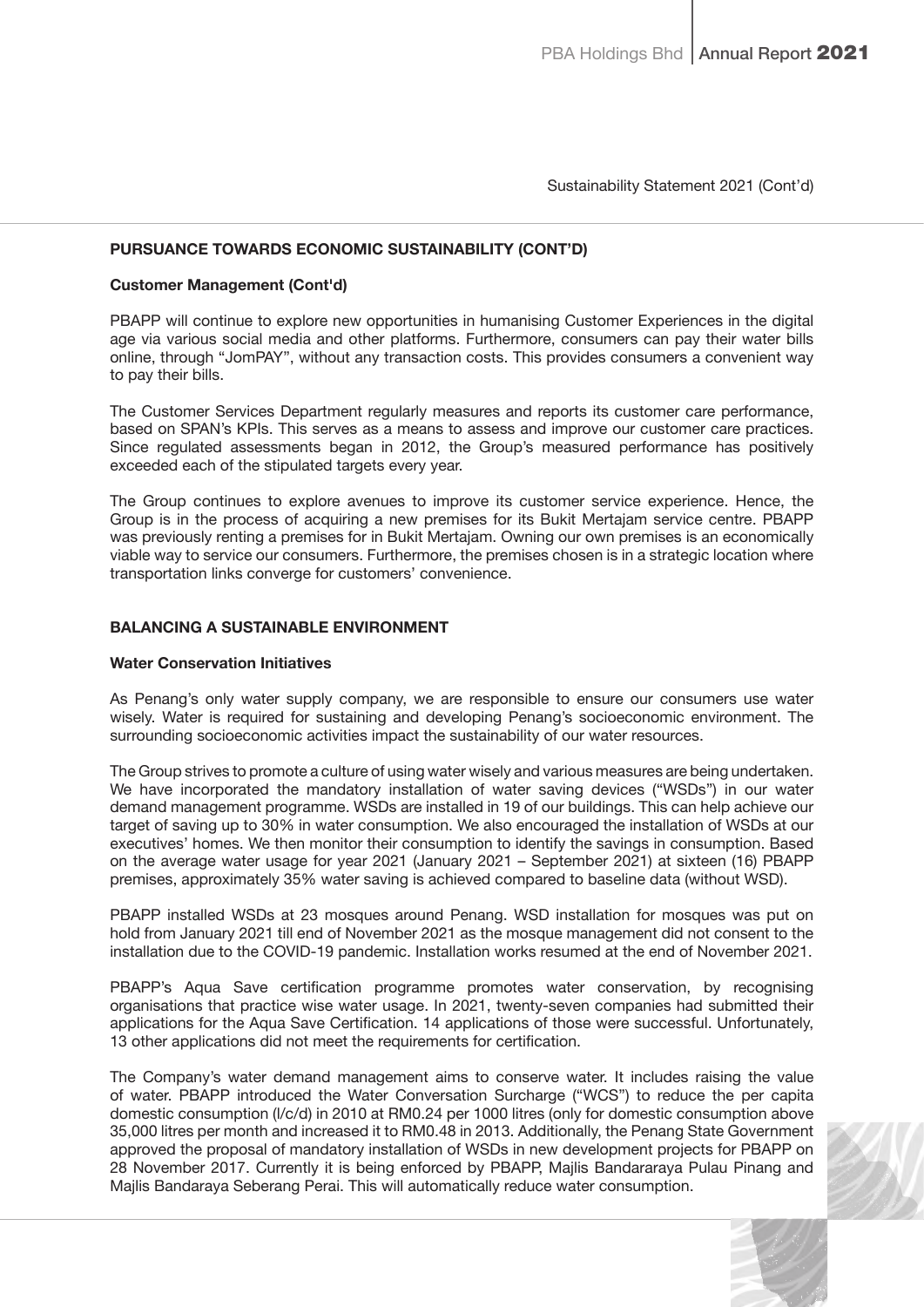

## BALANCING A SUSTAINABLE ENVIRONMENT (CONT'D)

#### Environmental Targeted Initiatives

We are deeply involved in environmental conservation and protection. One of our key initiatives is to fully comply with the ISO 14001:2015 Environment Management System's requirements. The Group obtained the ISO14001:2015 certification in 2005. We are constantly maintaining and improving our practice to ensure this management system is effectively implemented. PBAPP has successfully obtained recertification for ISO 14001:2015 from SIRIM QAS International Sdn Bhd in 2021.

The Group is encouraging recycling habits at all premises. Recyclable materials are sorted from general waste and sent to various recycling vendors.

Recycling efforts are practised as part of its Penang Green Office ("PGO") Certification for Customer Care Centres, offices and WTP offices. Currently nine (9) PBAPP offices and three (3) WTP offices are certified. In 2021, five (5) certifications for PBAPP offices were renewed. Three (3) additional WTP offices were certified.

We are looking into reducing our paper usage in offices. Consumers have been encouraged to pay their bills online. This has reduced the amount of paper needed to print receipts for them at customer service centres. Additionally, fewer annual reports were printed in 2021. Over time, the Company will find new ways to reduce its paper consumption.

The Group continues with its efforts to preserve and rehabilitate the Ulu Muda Forest Reserve. It is the primary water catchment area for Sungai Muda. The area is important for the well-being and growth of the Northern Corridor Economic Region ("NCER"). PBAPP and the Penang State Government have repeatedly stated that the Federal Government should compensate Kedah for preserving the Ulu Muda Forest Reserve.

A new threat to the Sungai Muda emerged in 2021 with the proposed construction of the Kulim International Airport. The proposed location is along the Sungai Muda riverbanks, near Lahar Tiang. Activities from construction and operations may cause contamination of the river. It is too close to Lahar Tiang to take emergency measures in the event of contamination. Penang may experience water disruptions that have been frequently occurring in Selangor and KL. PBAPP has called on the Federal Government to relocate the proposed airport to a location that does not jeopardise Penang's major raw water source.

#### BUILDING OUR SOCIAL REPOSIBILITY

#### Safe Working Environment

The Group places great important on health and safety. This is because the risks related to our operations affect various stakeholders. Its importance is amplified by the ongoing COVID-19 pandemic. At the time of writing this statement, over 350 million people around the world have been infected and more than 5.5 million people have died.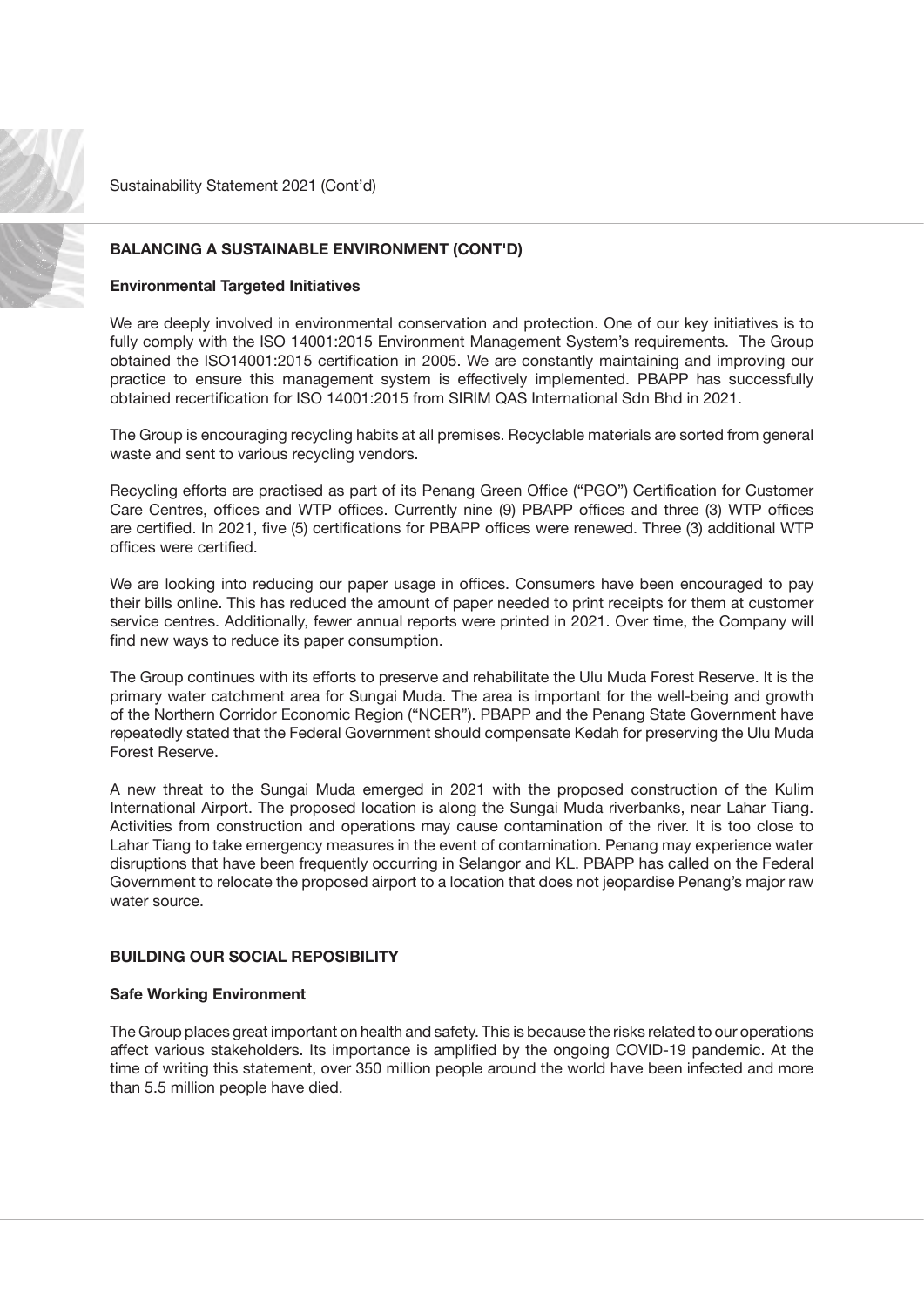## BUILDING OUR SOCIAL REPOSIBILITY (CONT'D)

#### Safe Working Environment (Cont'd)

We acknowledge our role as an essential service company and the risk of operating throughout the pandemic must be carefully managed. Our employees' safety is our upmost priority. They need to feel safe working without risking their lives and the lives of their families. An infected employee will jeopardise our ability to produce treated water for Penang. The virus may also spread to other employees and their family members in the wider community. Creating a safe workplace not only protects our employees but improves morale during this challenging period.

The Group has implemented various measures to minimise the risk of infection and to break the chain of transmission. In 2021, work from home and rotation schedule measures continued. The COVID-19 Emergency Response Plan Committee worked to ensure PBAPP complied with the standard operating procedures and orders issued by the Penang State Government, National Security Council and Ministry of Health. Social distancing mechanisms, temperature checks, registration counters and other various measures were set up at all facilities. Routine sanitisation of PBAP's facilities was carried out. Procedures were established for third parties visiting PBAPP, to prevent the spread of the virus. Online meetings continued to be held to minimise exposure. This has successfully kept PBAPP running 24/7. The Group is constantly adapting to regulatory changes and the volatile nature of the pandemic.

We managed to get our employees vaccinated against COVID-19. As at 31 December 2021, 100% of employees received their first dose of the COVID-19 vaccine. More than 99% of the workforce is fully vaccinated. Our employees are encouraged to receive COVID-19 booster shots to maintain their levels of immunity. The Group is playing an active role to help Penang achieve herd immunity so we can return to normalcy soon.

As restrictions begin to relax, PBAPP has safely reopened its public premises. The reopening of the Air Itam Dam, Teluk Bahang Dam, Mengkuang Dam and Bukit Dumbar recreational park to the public were done in compliance with the relevant regulations. Measures and safeguards were implemented for the safety of our employees and the public.

Our health and safety practices are based on the ISO 45001:2018 standard and guided by PBAPP's Occupational Safety and Health ("OSH") Policy. This is in line with the relevant requirements of the ISH Act 1994 (Act 554) and the Factory & Machinery Act (Act 139, 1967). The Group established programmes and developed measures to carry out safety and health improvements for our stakeholders' benefit. PBAPP's employees are training to perform their duties in a manner that creates a safe and healthy workplace. PBAPP managed to conduct only one physical training (i.e. Safe Defensive Driving). The Safe Motorcycle Defensive Riding Training & OSH Talk which were supposed to be two (2) days course was held on-line (with shorten training days from two (2) days to half (½) a day briefing).

The Group is subject to annual compliance reviews. These are measures to evaluate our safety and health performance to identify areas for improving workplace safety. Identifying areas for improvement will help PBAPP maintain the effective implementation of the OSH management system.

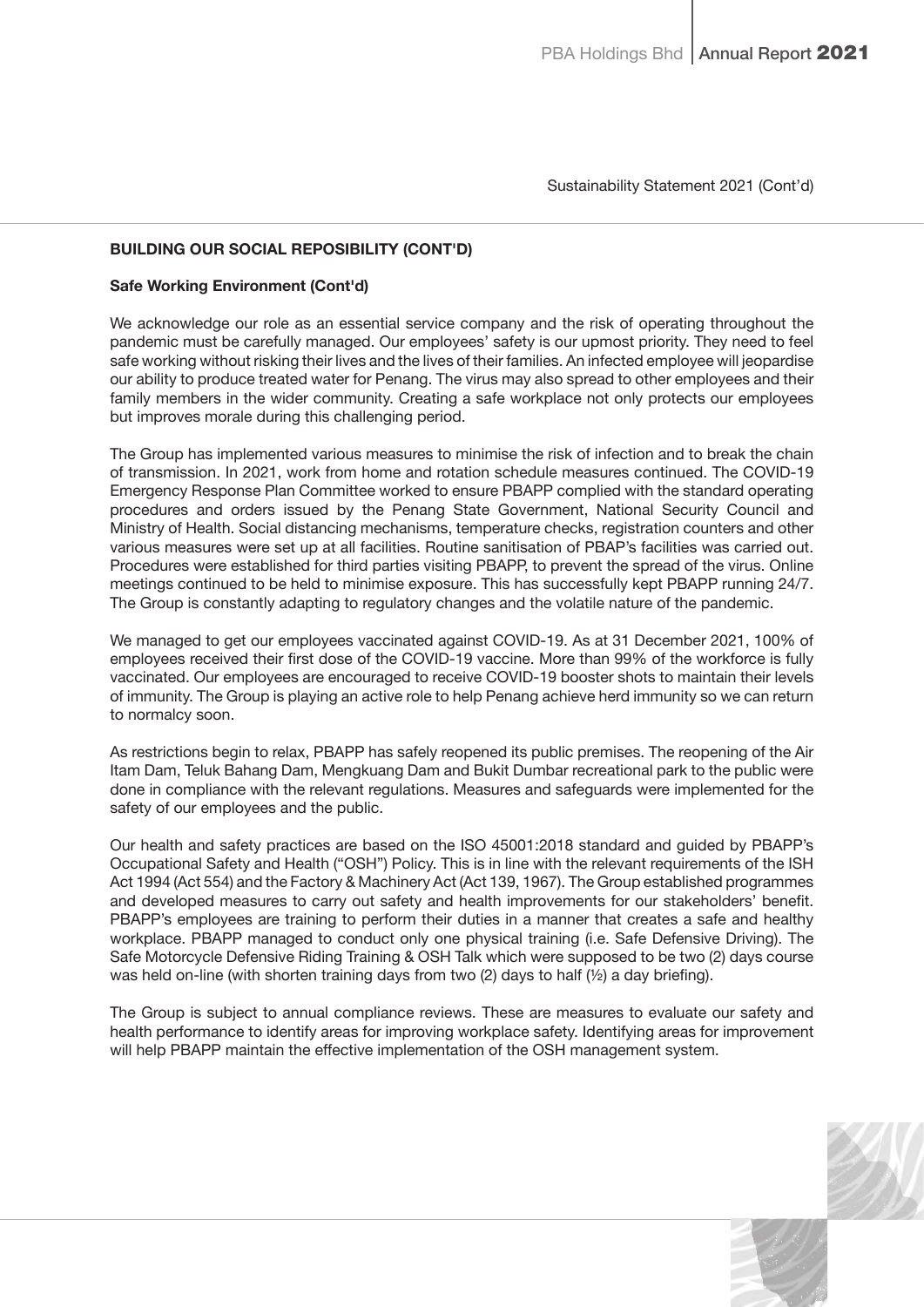

# BUILDING OUR SOCIAL REPOSIBILITY (CONT'D)

#### Safe Working Environment (Cont'd)

Apart from our regulatory practices, we carried out the following programmes in 2021:-

- 1. Workplace Inspection
	- An inspection was carried out by our Quality, Safety and Health Department together with the Safety and Health Committee. The safety levels and existing health measures at each area of operation were assessed. However, for year 2021, QSH Department minimised on this activity due to the COVID-19 pandemic. However, QSH Department and HR Division carried out 'Spot Check' inspections / enforcement to ensure the COVID-19 standard operating procedures are implemented.
- 2. Emergency Drills
	- Drills on our predetermined measures for disasters and emergencies were conducted. The objective was to train our employees to respond during emergencies.

Providing health and safety training to its employees is crucial in creating a safe working environment. Despite the COVID-19 pandemic, we remained committed to our employees' development. In 2021, we devoted 257 hours to trainings, seminars and conferences pertaining to health and safety. The Group committed 90 training hours more than in 2020. We did this so that our employees are able to operate in a safe working environment.

Creating a safe working environment also extends to ensuring a safe product. Our central laboratory ensures that treated water is suitable for public consumption, in accordance to the Ministry of Health's parameters. We were awarded the "Laboratory Excellence Award" by the Malaysian Institute of Chemistry for the fifth consecutive year. The award recognises laboratories which comply with the MS ISO/IEC 17025:2015 laboratory accreditation and have achieved competency in analytical work. Receiving this award validates our performance in 2021.

## Contributing Back to Society

We have continued and expanded our corporate social responsibility commitments in 2021, by providing support to the general public. We believe assisting the local communities will help Penang accomplish its Penang 2030 Vision. Our contribution to the public in 2021 can be summarised as follows:-

#### "Kampung Loans" Programme (since 1976)

This is an interest-free loan programme for water supply connection. Households with an income under RM1,000 per month can apply for a loan of up to RM1,500 which is payable by instalments via water bills, alongside a waiver for trunk main contributions.

| Year                                             | 2019    | 2020   | 2021   |
|--------------------------------------------------|---------|--------|--------|
| Number of Successful Applications (for the year) |         | 12     | 21     |
| <b>Amount (RM)</b>                               | 105,809 | 17.970 | 31,437 |